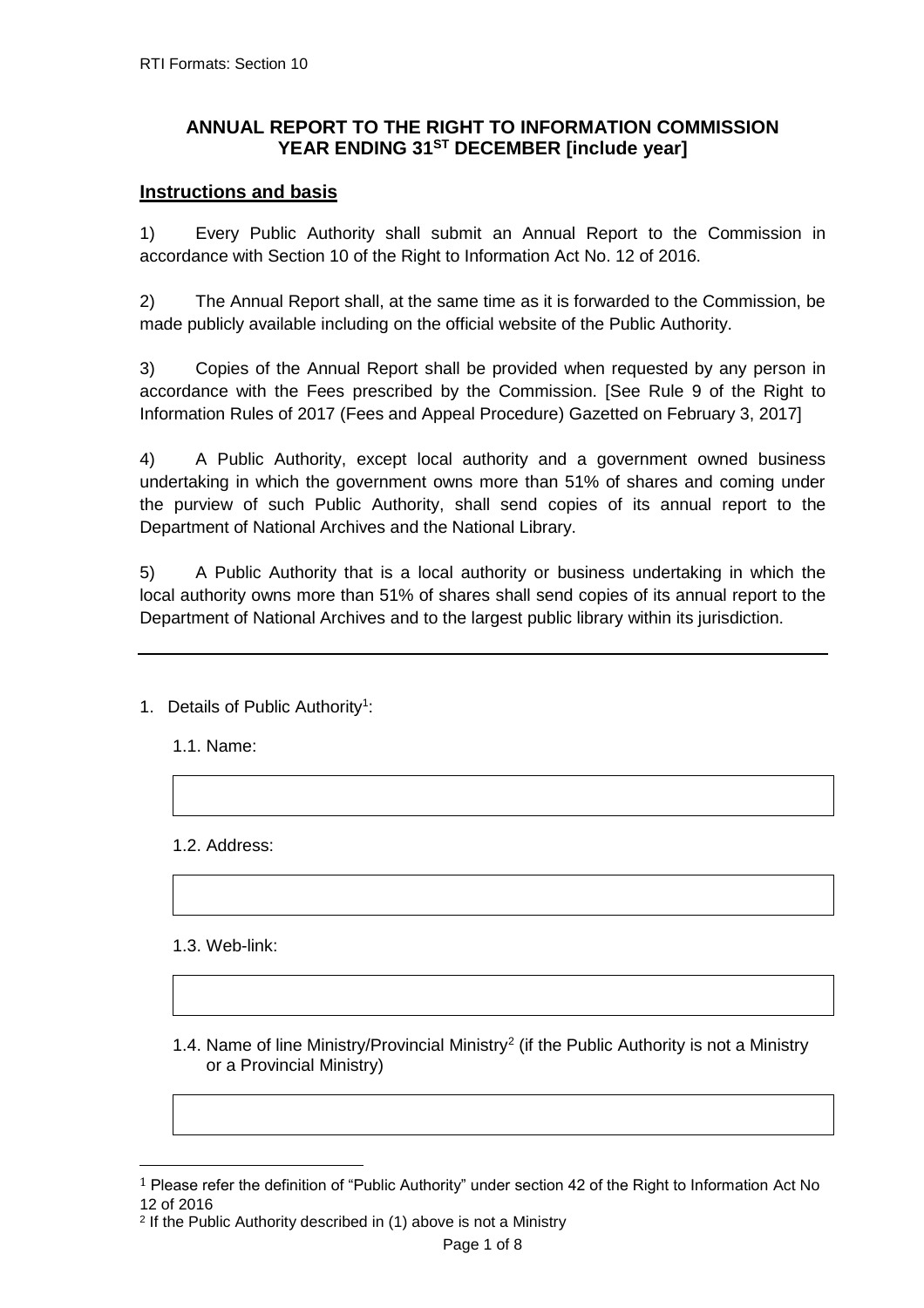2. Briefly describe the mandate and the nature of services offered by the Public Authority.

3. Name and contact details of the Information Officer and the Designated Officer.

| Information<br>Officer |  |
|------------------------|--|
| Designated<br>Officer  |  |

## 4. Compliance Review

|                | Please provide details<br>(§7, §8 and §9 of the Act read together with the Rules and Regulations of the<br><b>Commission)</b>                                                                                                                                           |
|----------------|-------------------------------------------------------------------------------------------------------------------------------------------------------------------------------------------------------------------------------------------------------------------------|
| 1              | Provide details of how records are maintained, catalogued and indexed?                                                                                                                                                                                                  |
| $\overline{2}$ | Provide details of records maintained in electronic format?                                                                                                                                                                                                             |
| 3              | Provide details of how the following information is made known to the citizens. <sup>3</sup><br>Information on powers,<br>duties, and functions of<br>officers and employees<br>of the Public Authority<br>the<br>procedures<br>and<br>followed in decision-<br>making. |

 $\overline{a}$  $3$  As required in terms of Section 10(h) read with Section 8 of the Act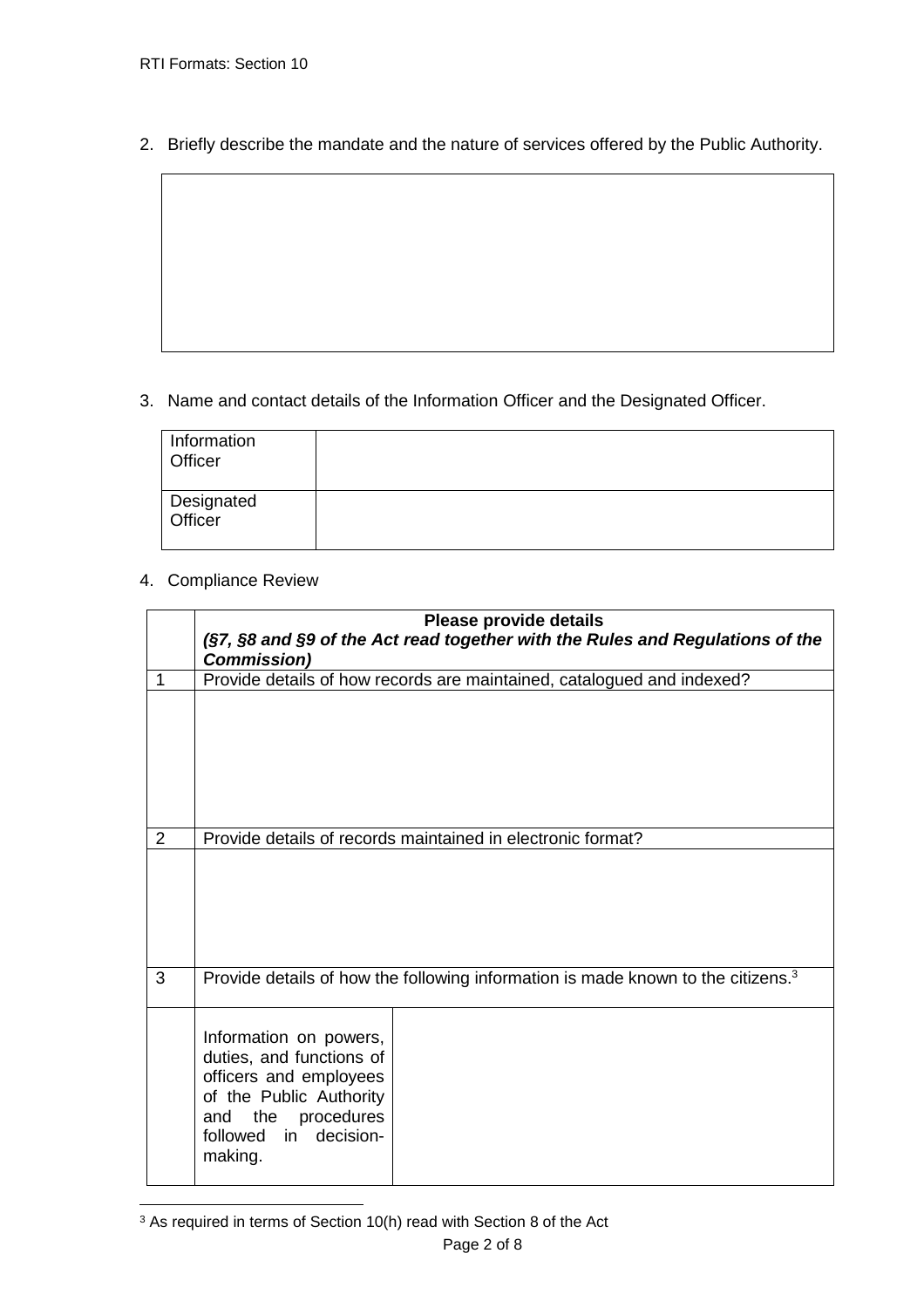|   | set for<br><b>Norms</b><br>the<br>discharge<br>of<br>the<br>functions, performance<br>of the duties<br>and<br>exercise of the powers<br>of<br>officers<br>and<br>employees of the Public                                                                                          |                                                                                    |
|---|-----------------------------------------------------------------------------------------------------------------------------------------------------------------------------------------------------------------------------------------------------------------------------------|------------------------------------------------------------------------------------|
|   | Authority                                                                                                                                                                                                                                                                         |                                                                                    |
|   | <b>Rules</b><br>regulations,<br>instructions, manuals<br>and other categories of<br>records used by the<br>officers and employees<br>of the Public Authority<br>in the discharge of their<br>functions, performance<br>of their duties, and<br>exercise<br>of<br>their<br>powers. |                                                                                    |
|   | Details of<br>facilities<br>available to the citizens<br>for<br>obtaining<br>information under the<br>Information<br>Right to<br>Act.                                                                                                                                             |                                                                                    |
|   | Details<br>$\circ$ of<br>budgets<br>allocated indicating the<br>particular<br>of<br>plans,<br>proposed<br>expenditure<br>reports<br>and<br>on<br>disbursements made.                                                                                                              |                                                                                    |
| 4 |                                                                                                                                                                                                                                                                                   | Is information made available in all three languages?                              |
|   |                                                                                                                                                                                                                                                                                   |                                                                                    |
| 5 | were made known during the year?                                                                                                                                                                                                                                                  | If the Public Authority is a Ministry, how many urgent and other projects' details |
|   | Foreign Funded Projects (3 months                                                                                                                                                                                                                                                 |                                                                                    |
|   | prior to commencement)                                                                                                                                                                                                                                                            |                                                                                    |
|   | Locally funded Projects (3 months                                                                                                                                                                                                                                                 |                                                                                    |
|   | prior to commencement)<br>Foreign funded urgent projects (7 days                                                                                                                                                                                                                  |                                                                                    |
|   | prior to commencement)                                                                                                                                                                                                                                                            |                                                                                    |
|   | Local funded urgent projects (7 days                                                                                                                                                                                                                                              |                                                                                    |
|   | prior to commencement)                                                                                                                                                                                                                                                            |                                                                                    |

5. Details of information requests during the year: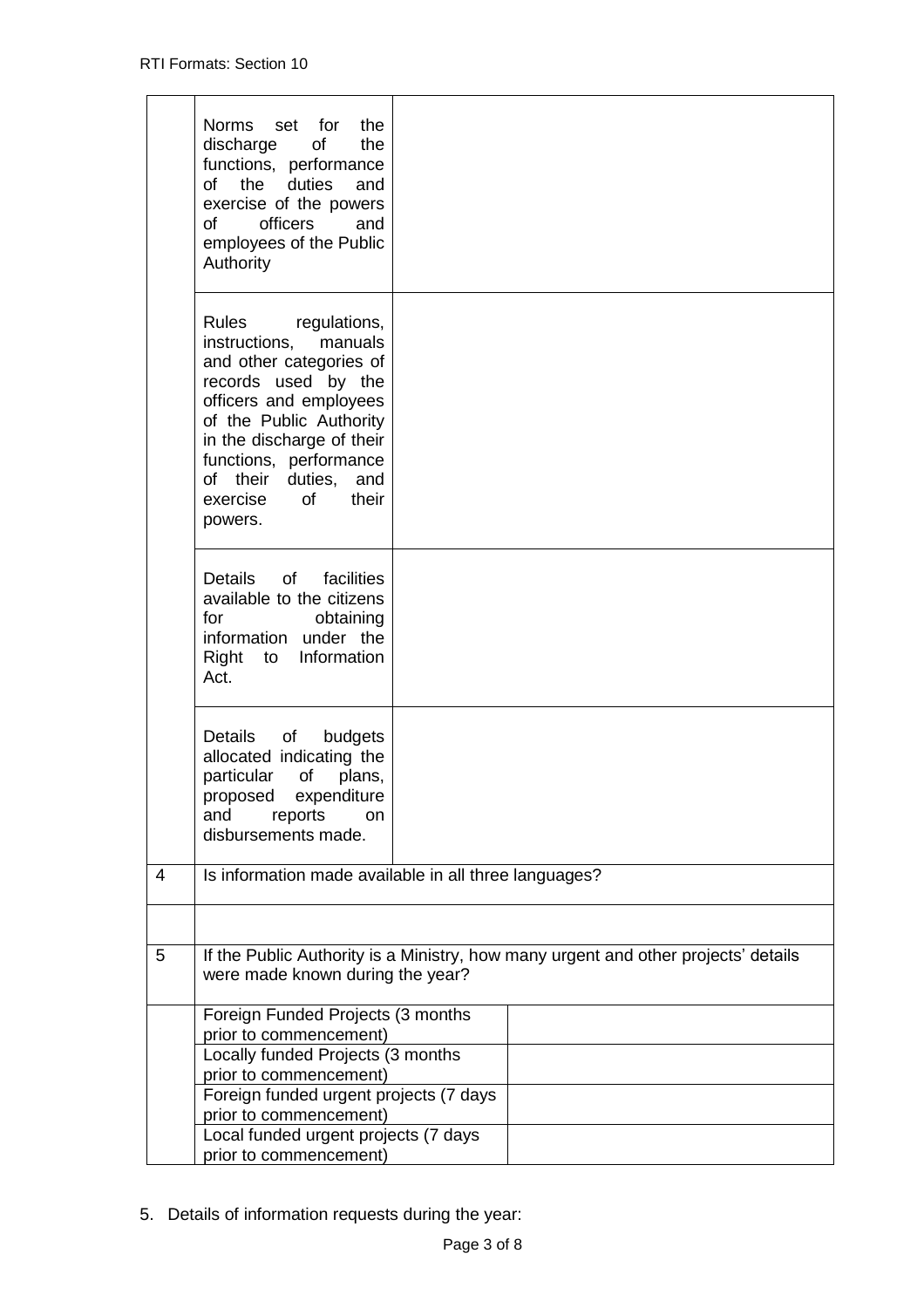|                |                                                                                      | Number |
|----------------|--------------------------------------------------------------------------------------|--------|
| $\mathbf 1$    | Number of information requests for the year                                          |        |
| 2              | Number of requests for which information has been provided fully                     |        |
| 3              | Number of requests for which information has been provided partially                 |        |
| $\overline{4}$ | Number of information requests refused or denied in terms of Section<br>5 of the Act |        |
| 5              | Number of information requests denied, other than for reasons                        |        |
|                | contained in Section 5 of the Act (e.g. non availability of information)             |        |
| 6              | What is the average time (number of working days) taken to respond                   |        |
|                | to an information request?                                                           |        |
| $\overline{7}$ | How many information requests were received by post?                                 |        |
|                | How many information requests were received by e-mail?                               |        |
|                | How many information requests were received by any other means                       |        |
|                | other than by post or e-mail                                                         |        |

6. Type of information requests

With regard to what type of information were the highest and second highest number of information requests were received.

- Highest 2<sup>nd</sup> Highest -How many information requests were received in respect of the following categories No. Procurement related Establishment matters Political victimization Financial (including budgets and projects) **Environment** Policy Others (pls specify)
- 7. Requester Profile

|                                                                  | Number<br>Ωf<br>requests | % of the<br>total |
|------------------------------------------------------------------|--------------------------|-------------------|
| Number of information requests by individual citizens            |                          |                   |
| Number of information requests by institutions                   |                          |                   |
| Specify the number requests from each of the following provinces |                          |                   |
| <b>Central Province</b>                                          |                          |                   |
| <b>Eastern Province</b>                                          |                          |                   |
| <b>North-Central Province</b>                                    |                          |                   |
| <b>Northern Province</b>                                         |                          |                   |
| North-Western Province                                           |                          |                   |
| Sabaragamuwa Province                                            |                          |                   |
| Southern-Province                                                |                          |                   |
| Uva Province                                                     |                          |                   |
| <b>Western Province</b>                                          |                          |                   |

8. Were any sanctions/disciplinary action imposed on any person for refusing to provide information? (Please provide details)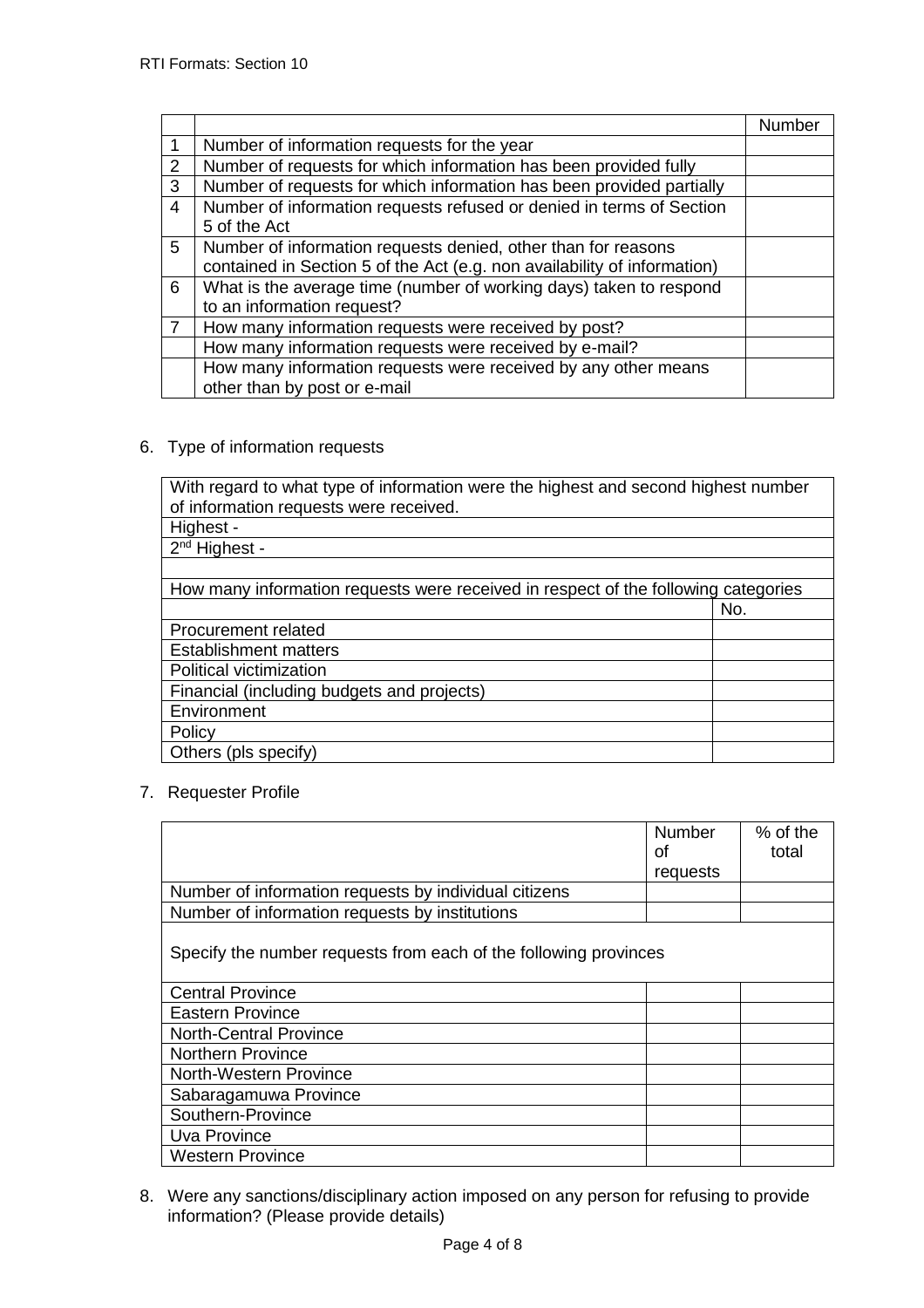## 9. Appeals and Commission Directions

|                                                                                                                                            | Number |
|--------------------------------------------------------------------------------------------------------------------------------------------|--------|
| APPEALS TO THE DESIGNATED OFFICER                                                                                                          |        |
| Number of appeal made to the Designated Officer                                                                                            |        |
| Number of times the information was provided at the direction of the<br><b>Designated Officer</b>                                          |        |
| APPEALS TO THE RIGHT TO INFORMATION COMMISSION                                                                                             |        |
| Total no of appeals, of which the Public Authority has notice of, lodged with<br>the Commission against refusal to communicate information |        |
| Total number of times the Commission ordered/directed that information be<br>provided (No of successful appeals in favor of the appellant) |        |

10. Information Management and storage of records.

10.1. Please provide details of the information management and storage system?

10.2. Was the system updated during the year? If yes, please provide details

10.3. Provide details of the way in which records are stored? (e.g. record room, electronic data bank with/without documentary back-up, on site/off site

10.4. Are the records in storage referenced, indexed and stored in an easily retrievable manner? (Provide details)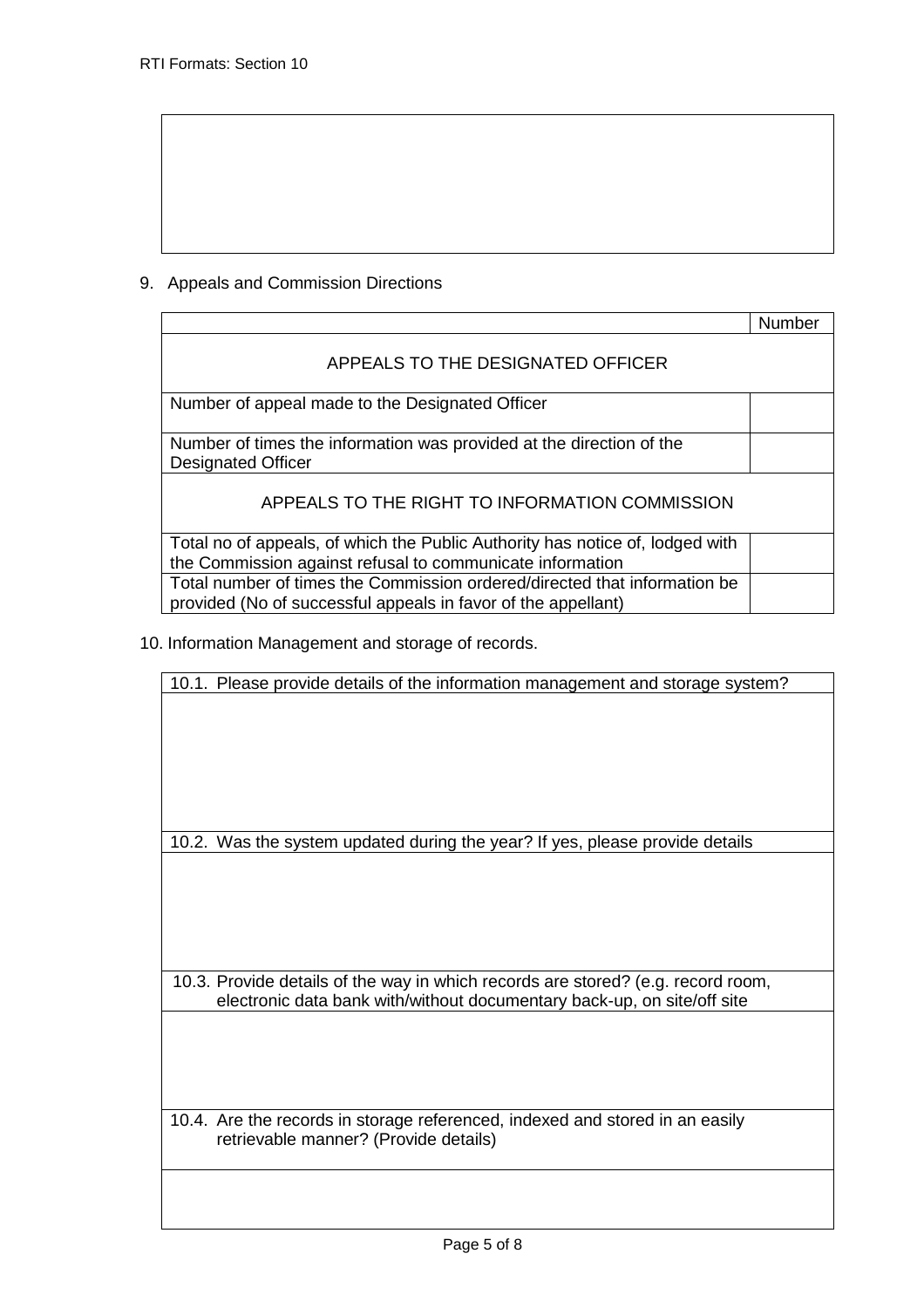| 10.5. Provide details of improvements or changes were carried out during the year to                |
|-----------------------------------------------------------------------------------------------------|
| the indexing and referencing system referred to above                                               |
|                                                                                                     |
|                                                                                                     |
|                                                                                                     |
|                                                                                                     |
|                                                                                                     |
|                                                                                                     |
|                                                                                                     |
| 10.6. On average how much time is required to search and produce a record that is in                |
| storage?                                                                                            |
|                                                                                                     |
|                                                                                                     |
|                                                                                                     |
|                                                                                                     |
| 10.7. In case of physical storage, are the records stored on-site, off-site or both?                |
| Provide details.                                                                                    |
|                                                                                                     |
|                                                                                                     |
|                                                                                                     |
|                                                                                                     |
|                                                                                                     |
| 10.8. Have you provided for maintaining of existing records (up to 4 <sup>th</sup> August 2016) for |
| 10 years and new records (after 5 <sup>th</sup> August 2016) for 12 years? (Provide details)        |
|                                                                                                     |
|                                                                                                     |
|                                                                                                     |
|                                                                                                     |
|                                                                                                     |
|                                                                                                     |
|                                                                                                     |
|                                                                                                     |
| 10.9. Have you made budgetary provision for information storage and management?                     |
|                                                                                                     |
|                                                                                                     |
|                                                                                                     |
|                                                                                                     |
|                                                                                                     |
| 10.10. If records are not digitally maintained, please indicate what steps have been                |
| taken during the year or prosed to be taken to migrate records to a digital                         |
| format?                                                                                             |
|                                                                                                     |
|                                                                                                     |
|                                                                                                     |
|                                                                                                     |
|                                                                                                     |
| 10.11. If information is stored digitally, is it done by the Public Authority or an external        |
| entity? (Give details)                                                                              |
|                                                                                                     |
|                                                                                                     |
|                                                                                                     |
| 10.12. Are digitally stored data/records accessible via the internet?                               |
|                                                                                                     |
|                                                                                                     |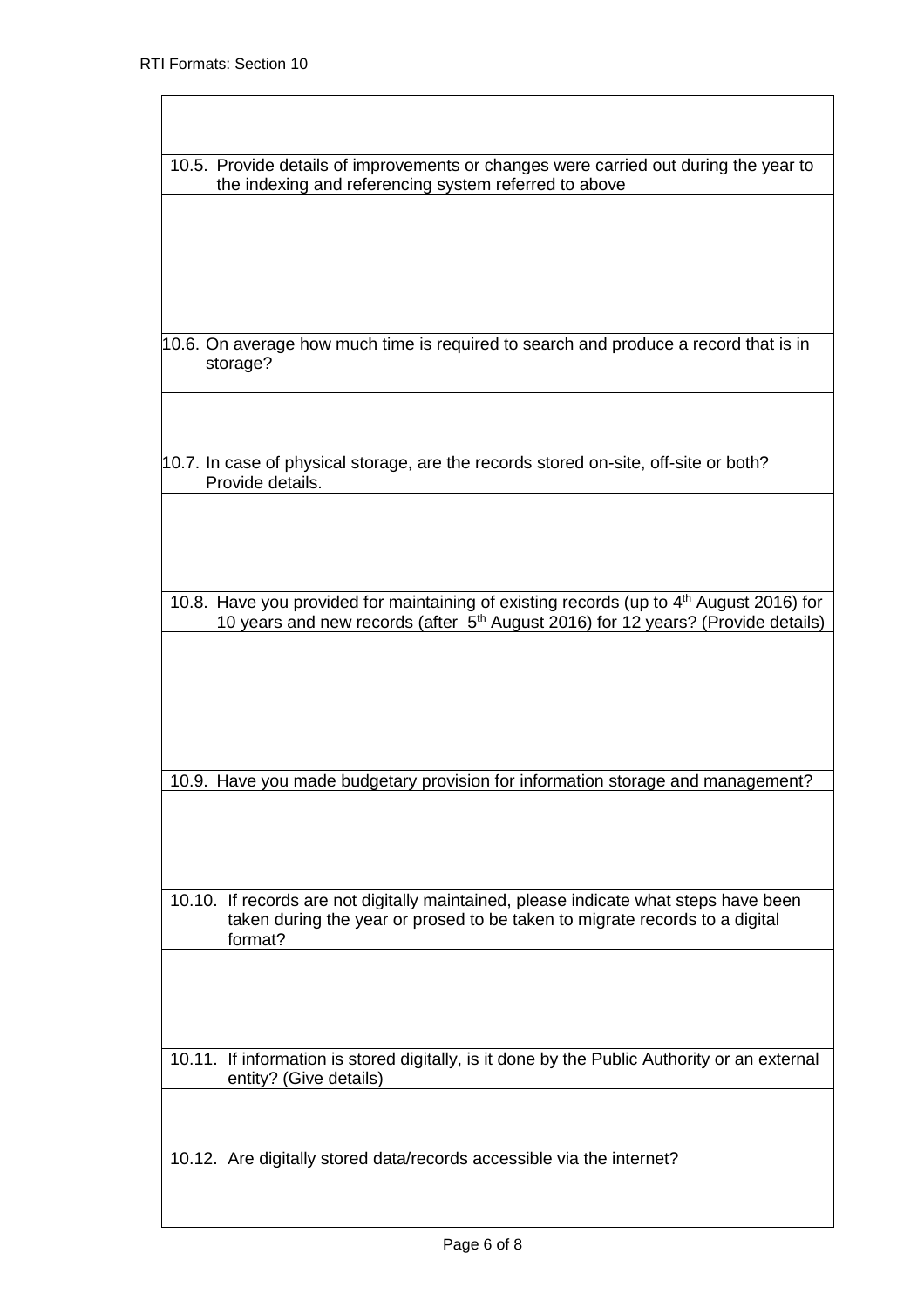10.13. If yes, is network security updated at least once a month?

11. What suggestions do you have to remove constraints and improve the practices relating to the maintenance, management and destruction of records?

12. What facilities are available to the citizens for obtaining information? Please give details, including any improvements carried out during the year

- 13. How much fees was collected by the Public Authority during the year through information requests?
- 14. What suggestions do you have for improving the effectiveness of the regime of transparency?

Improvements within your Public Authority

Improvements in general

15. Any other information you wish to provide or comments you wish to make?